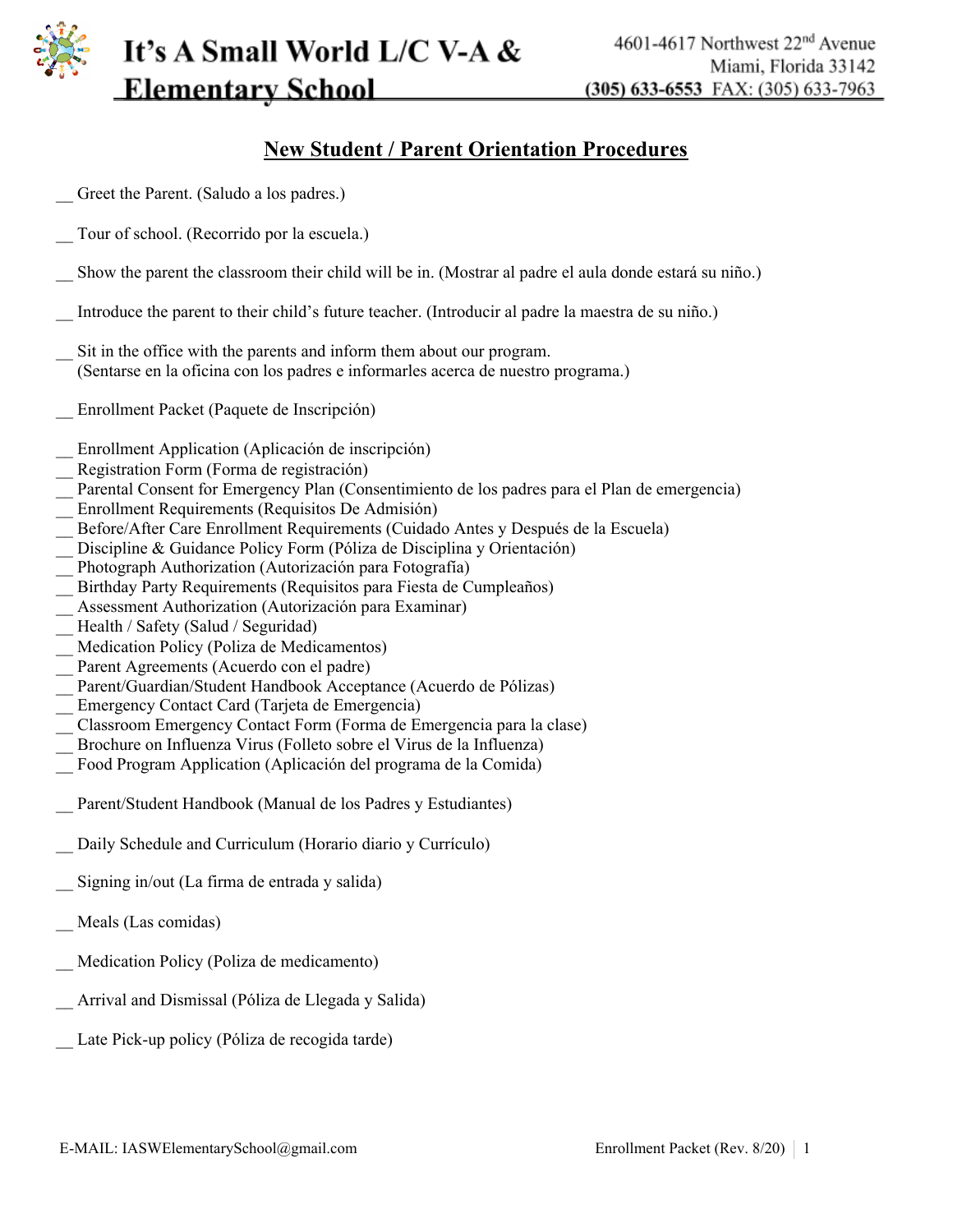#### **Registration Form**

| Child's Name:                                                                                                                                                         |               |                                                                      |                                                                                                                                                                                                                                |
|-----------------------------------------------------------------------------------------------------------------------------------------------------------------------|---------------|----------------------------------------------------------------------|--------------------------------------------------------------------------------------------------------------------------------------------------------------------------------------------------------------------------------|
| FIRST <sup>1</sup>                                                                                                                                                    | <b>MIDDLE</b> |                                                                      | LAST                                                                                                                                                                                                                           |
|                                                                                                                                                                       |               |                                                                      | Today's Date: Sex: Sex: Date of Birth: Enrollment Date: Sex: Next, and Sex: Next, and Sex: Next, and Sex: Next, and Sex: Next, and Sex: Next, and Sex: Next, and Sex: Next, and Sex: Next, and Sex: Next, and Sex: Next, and S |
| Address: STREET CITY                                                                                                                                                  |               |                                                                      | STATE ZIP CODE                                                                                                                                                                                                                 |
|                                                                                                                                                                       |               |                                                                      | Phone Number:                                                                                                                                                                                                                  |
| Program: $\Box$ Pre-K $\Box$ Elementary $\Box$ Middle $\Box$ Before Care $\Box$ After Care $\Box$ Both                                                                |               |                                                                      |                                                                                                                                                                                                                                |
| School Funding: $\Box$ VPK $\Box$ Step Up For Students $\Box$ AAA Scholarship $\Box$ McKay $\Box$ Private                                                             |               |                                                                      |                                                                                                                                                                                                                                |
| Before/After Care Funding: $\Box$ School Readiness $\Box$ Private                                                                                                     |               |                                                                      |                                                                                                                                                                                                                                |
| $\Box$ Seventh $\Box$ Eighth                                                                                                                                          |               |                                                                      | Grade: $\Box$ Pre-K $\Box$ Kindergarten $\Box$ First $\Box$ Second $\Box$ Third $\Box$ Fourth $\Box$ Fifth $\Box$ Sixth                                                                                                        |
|                                                                                                                                                                       |               |                                                                      | Child lives with: $\Box$ Both Parents $\Box$ Guardian $\Box$ Mother $\Box$ Father $\Box$ Other                                                                                                                                 |
|                                                                                                                                                                       |               |                                                                      | Mother's Name: Work Phone #:                                                                                                                                                                                                   |
|                                                                                                                                                                       |               |                                                                      |                                                                                                                                                                                                                                |
|                                                                                                                                                                       |               |                                                                      |                                                                                                                                                                                                                                |
|                                                                                                                                                                       |               |                                                                      |                                                                                                                                                                                                                                |
| Persons permitted to remove child from center: Legal Custody:<br>Mother: $\Box$ Yes $\Box$ No<br>Father: $\square$ Yes $\square$ No<br>Guardian: $\Box$ Yes $\Box$ No |               | $\Box$ Yes $\Box$ No<br>$\Box$ Yes $\Box$ No<br>$\Box$ Yes $\Box$ No |                                                                                                                                                                                                                                |
| Child's Physician:                                                                                                                                                    | Address       |                                                                      | Phone                                                                                                                                                                                                                          |
| Child's Dentist:                                                                                                                                                      | Address       |                                                                      | Phone                                                                                                                                                                                                                          |
|                                                                                                                                                                       |               |                                                                      |                                                                                                                                                                                                                                |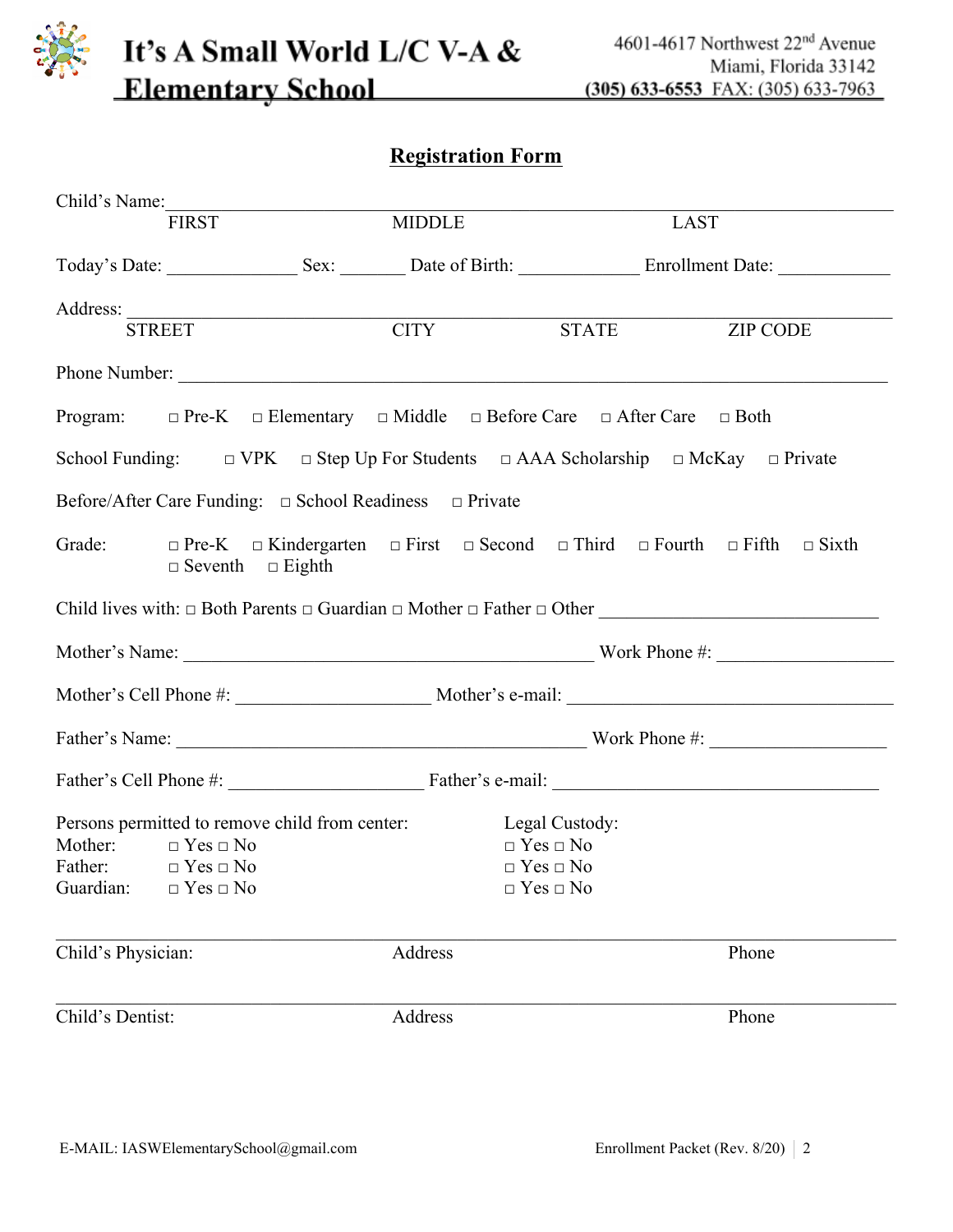

If the school is unable to contact you in case of illness or accident, do you consent to our request to administer emergency medical attention, call 911, and/or transport your child to the hospital?  $\neg$  Yes  $\neg$  No

Other persons authorized by the parent(s) or guardian(s) to pick up the child from the center without prior notification. If the parents/guardians cannot be reached, the following persons may be contacted in case of illness, injury, or emergency. It is the parents' responsibility to keep this list current.

| Name                             | Address | Phone | Relationship |
|----------------------------------|---------|-------|--------------|
|                                  |         |       |              |
| Name                             | Address | Phone | Relationship |
| Name                             | Address | Phone | Relationship |
| Name                             | Address | Phone | Relationship |
| Helpful Information about Child: |         |       |              |

Section 65C-22.006(2), F.A.C., requires a current physical examination (Form 3040) and immunization record (Form 680 or 681) within 30 days of enrollment.

 $\_$  , and the contribution of the contribution of the contribution of the contribution of the contribution of  $\mathcal{L}_\text{max}$ 

- Section 402.3125(5), F.S., requires that parents receive a copy of the Child Care Facility Brochure, "Know Your Child Care Facility" (CF/PI 175-24), or
- Section 65C-20.11(2)(c)(1), F.A.C., requires that parent(s) receive a copy of the family day care home brochure, "Selecting A Family Day Care Home Provider" (CF/PI 175-28).
- Section  $65C-22.006(3)(c)2$ ., F.A.C., requires that parents are notified in writing of the disciplinary practices used by the child care facility, or
- Section  $65C-20.010(6)(c)$ , F.A.C., requires that a written copy of the family day care provider's discipline policy be available for review by the parent(s).

Your signature below indicates that you have received the above items and that the information on this enrollment form is complete and accurate.

Parent Signature: \_\_\_\_\_\_\_\_\_\_\_\_\_\_\_\_\_\_\_\_\_\_\_\_\_\_\_\_\_\_\_\_\_\_\_\_\_\_ Date: \_\_\_\_\_ / \_\_\_\_\_ / \_\_\_\_\_

Firma del padre:  $\frac{1}{2}$  Fecha:  $\frac{1}{2}$  /  $\frac{1}{2}$  /  $\frac{1}{2}$  /  $\frac{1}{2}$  /  $\frac{1}{2}$  /  $\frac{1}{2}$  /  $\frac{1}{2}$  /  $\frac{1}{2}$  /  $\frac{1}{2}$  /  $\frac{1}{2}$  /  $\frac{1}{2}$  /  $\frac{1}{2}$  /  $\frac{1}{2}$  /  $\frac{1}{2}$  /  $\frac{1}{2}$  /  $\frac{1}{2}$ 

E-MAIL: IASWElementarySchool@gmail.com Enrollment Packet (Rev. 8/20) 3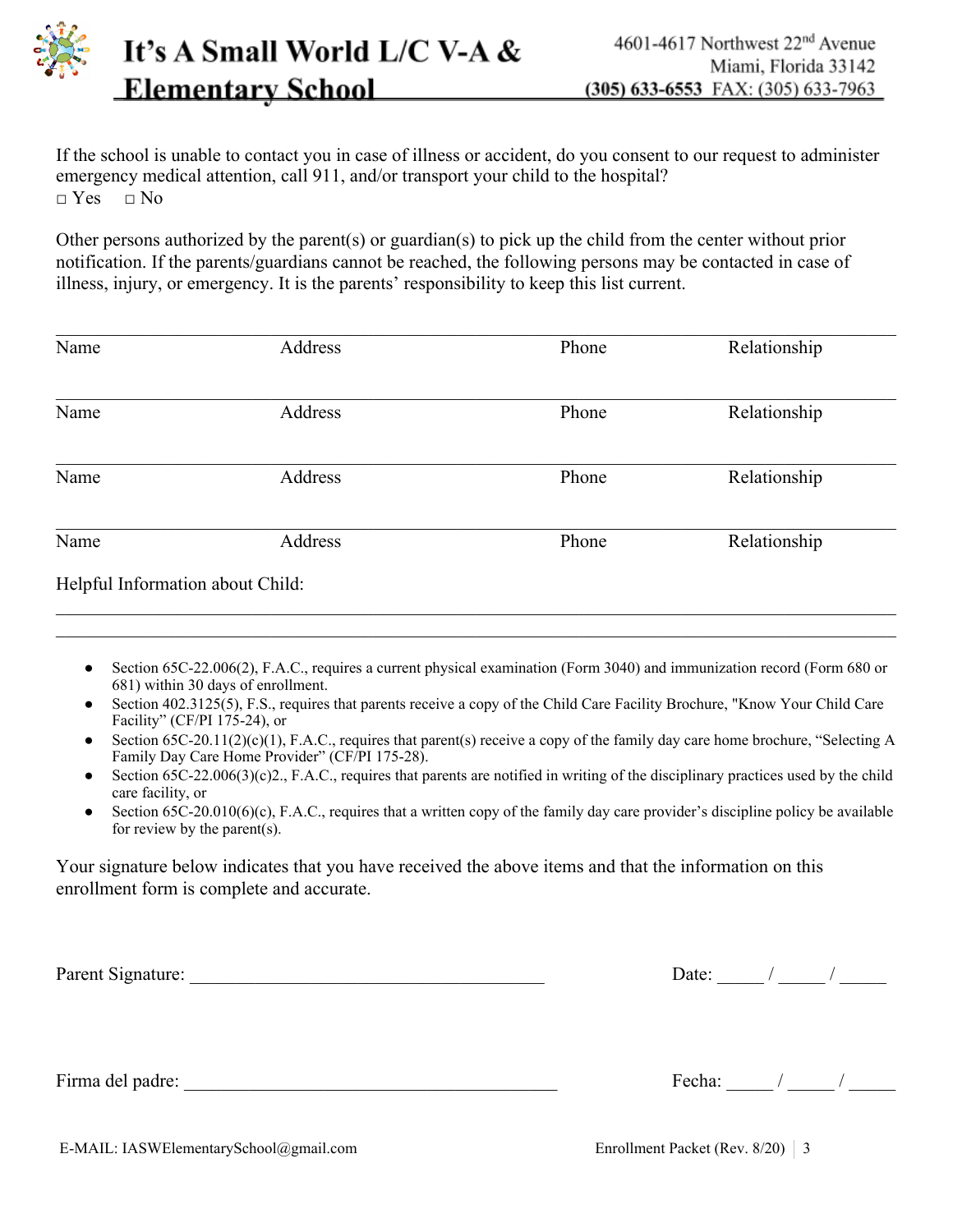

#### **Parental Consent of Emergency Plan**

| has my consent to:                                            |                                                                                                                                                                                                                                                                                                                                              |                                                   |  |  |  |
|---------------------------------------------------------------|----------------------------------------------------------------------------------------------------------------------------------------------------------------------------------------------------------------------------------------------------------------------------------------------------------------------------------------------|---------------------------------------------------|--|--|--|
|                                                               | Yo, se acuerdo en que si mi hijo tiene un problema de emergencia, la escuela tiene mi consentimiento para                                                                                                                                                                                                                                    |                                                   |  |  |  |
|                                                               |                                                                                                                                                                                                                                                                                                                                              |                                                   |  |  |  |
|                                                               | 1) Call immediately 911 (Llame inmediatamente al 911)                                                                                                                                                                                                                                                                                        |                                                   |  |  |  |
|                                                               | 2) Take child to nearest hospital - Jackson Hospital (Llevar al niño al hospital más cercano)                                                                                                                                                                                                                                                |                                                   |  |  |  |
|                                                               | 3) Contact parent and explain (Contactar a los padres y explicar)                                                                                                                                                                                                                                                                            |                                                   |  |  |  |
|                                                               |                                                                                                                                                                                                                                                                                                                                              |                                                   |  |  |  |
| Nombre del niño                                               | Fecha de nacimiento Número de teléfono                                                                                                                                                                                                                                                                                                       |                                                   |  |  |  |
|                                                               |                                                                                                                                                                                                                                                                                                                                              |                                                   |  |  |  |
| Dirección                                                     | Ciudad                                                                                                                                                                                                                                                                                                                                       | Código Postal                                     |  |  |  |
|                                                               |                                                                                                                                                                                                                                                                                                                                              | $\text{Cell Phone} \#:\underline{\qquad \qquad }$ |  |  |  |
| Nombre de la madre                                            |                                                                                                                                                                                                                                                                                                                                              | Número de celular                                 |  |  |  |
|                                                               |                                                                                                                                                                                                                                                                                                                                              |                                                   |  |  |  |
| Lugar donde trabaja                                           |                                                                                                                                                                                                                                                                                                                                              | Número del trabajo                                |  |  |  |
| Father's Name:                                                |                                                                                                                                                                                                                                                                                                                                              | Cell Phone $\#$ :                                 |  |  |  |
| Nombre del padre                                              | Número de celular                                                                                                                                                                                                                                                                                                                            |                                                   |  |  |  |
|                                                               |                                                                                                                                                                                                                                                                                                                                              |                                                   |  |  |  |
| Lugar donde trabaja                                           |                                                                                                                                                                                                                                                                                                                                              | Número del trabajo                                |  |  |  |
| Relative Name:                                                | <u> 1980 - Jan Samuel Barbara, margaret e populari e populari e populari e populari e populari e populari e popu</u>                                                                                                                                                                                                                         | Contact #: $\_\_\_\_\_\_\_\_\_\_\_\_\_$           |  |  |  |
| Nombre de familiar                                            |                                                                                                                                                                                                                                                                                                                                              | Número del celular                                |  |  |  |
|                                                               |                                                                                                                                                                                                                                                                                                                                              |                                                   |  |  |  |
| Médico del niño                                               | Dirección                                                                                                                                                                                                                                                                                                                                    | Número de teléfono                                |  |  |  |
| Any special instruction if child is injured or ill:           |                                                                                                                                                                                                                                                                                                                                              |                                                   |  |  |  |
| Alguna instrucción especial si el niño es lesionado o enfermo |                                                                                                                                                                                                                                                                                                                                              |                                                   |  |  |  |
|                                                               | Medical Release: I, hereby give my permission to IASW to call a doctor for medical or surgical care for my child,                                                                                                                                                                                                                            |                                                   |  |  |  |
|                                                               | , before any action is taken. But if it is not possible to locate us, this expense will be accepted by me.                                                                                                                                                                                                                                   |                                                   |  |  |  |
|                                                               | Alta médica: Yo, doy mi permiso a la escuela para llamar a un médico para atención médica o quirúrgica para mi hijo,<br>en caso de emergencia. Yo entiendo que se hará un esfuerzo consciente para localizarme a mí o a mi esposo<br>, antes de tomar cualquier acción. Pero si no es posible localizarnos, este gasto será aceptado por mí. |                                                   |  |  |  |
|                                                               |                                                                                                                                                                                                                                                                                                                                              |                                                   |  |  |  |
| Parent Signature:                                             |                                                                                                                                                                                                                                                                                                                                              | Date:                                             |  |  |  |

Firma del Padre

| Date: |  |  |
|-------|--|--|
| Fecha |  |  |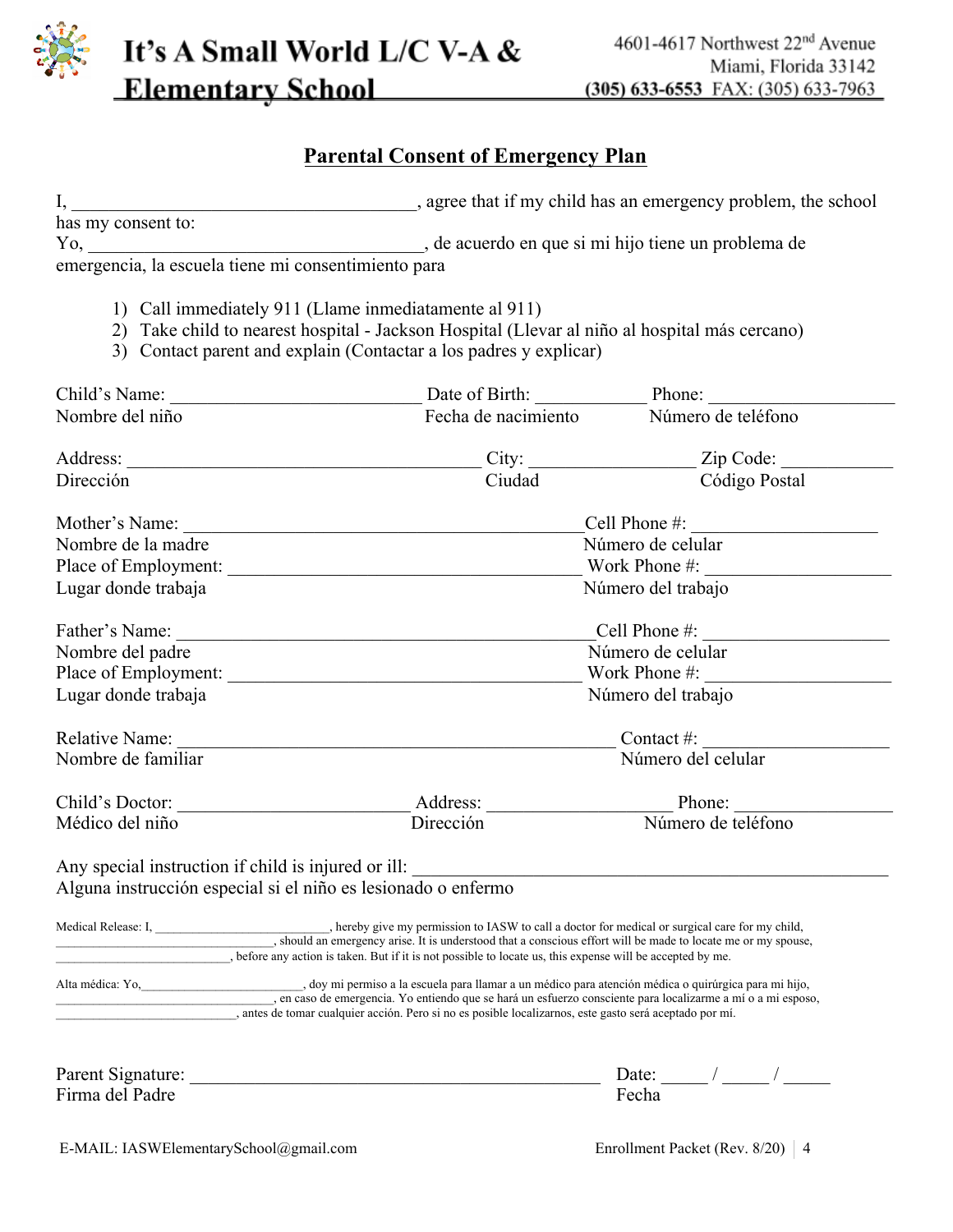

#### **Enrollment Requirements**

No student will be allowed to start or remain in the center until all medical forms have been obtained. The medical forms can be obtained at your child's pediatrician. The forms are the following:

- physical examination
- immunizations

The above mentioned must be in the school's office by the first day of school.

A registration fee of \$150.00 and a book fee of \$250.00 is required before the first day of school for Elementary and Middle School students. After Care fees are due on Mondays. If these fees are not paid on time, a \$10.00 late fee will be charged to your account. Note: If your child is a recipient of an educational scholarship, the registration fee is covered by the scholarship funds.

| Parent Signature: | Jate |  |
|-------------------|------|--|
|                   |      |  |

#### **Requisitos De Admisión**

No se permitirá a ningún niño permanecer o comenzar la escuela a menos que haya presentado todos los exámenes médicos, los cuales pueden obtenerse en la oficina del pediatra del niño(a). Estos exámenes son los siguientes:

- examen físico
- las vacunas necesarias

Todo lo mencionado anteriormente debe presentarse a la escuela antes del primer día de clases.

Un cargo de \$150.00 por la matrícula y \$250.00 de libros se debe pagar no más tardar el primer día de escuela. Cargos por cuidado después de la escuela se deben de pagar los lunes. Un sobrecargo de \$10.00 se le carga a las cuentas que no se pagan los lunes. Nota: Si su hijo o hija recibe una beca de educación, el cargo de matrícula está cubierto por la beca.

Firma del padre: \_\_\_\_\_\_\_\_\_\_\_\_\_\_\_\_\_\_\_\_\_\_\_\_\_\_\_\_\_\_\_\_\_\_\_\_\_\_\_\_\_\_\_\_\_\_ Fecha: \_\_\_\_\_ / \_\_\_\_\_ / \_\_\_\_\_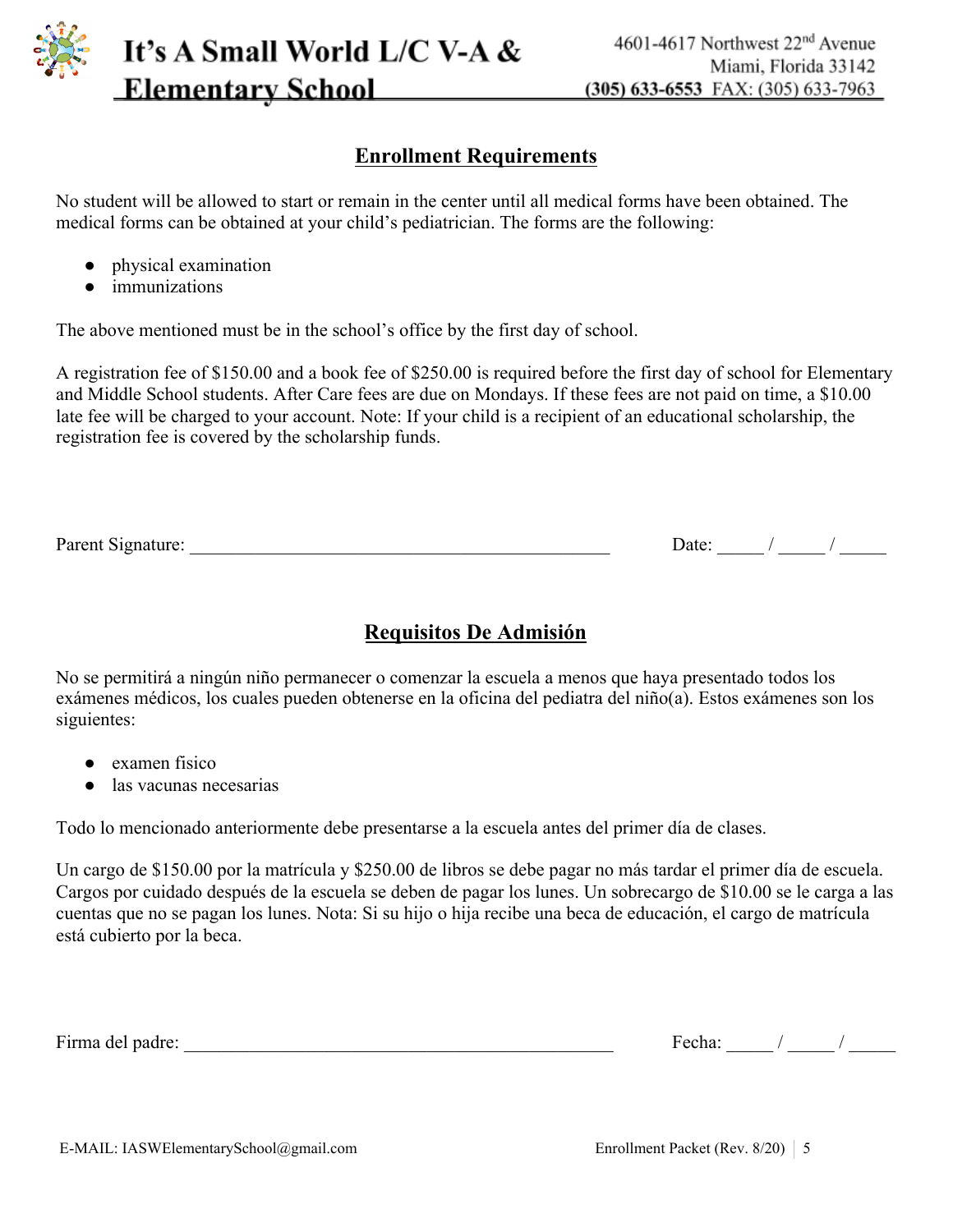

#### **Before/After Care Enrollment**

No student will be allowed to start or remain in the center until all medical forms have been obtained. The medical forms can be obtained at your child's pediatrician. The forms are the following:

- physical examination
- immunizations

The above mentioned must be in the school's office by the first day of school.

After Care is available to students enrolled at It's A Small World Elementary School for a discounted rate of \$55.00 per week for Pre-K students and \$35.00 per week for K-Eighth Graders. After Care for children not enrolled at It's A Small World Elementary School is \$55.00 a week. If your family receives School Readiness services, your weekly rate is as designated at the Eligibility Office. After Care fees are due on Mondays. If these fees are not paid on time, a \$10.00 late fee will be charged to your account.

| Your weekly fee is: $\Box$ \$35.00 | $\Box$ 55.00                          |  | $\Box$ School Readiness Rate |  |
|------------------------------------|---------------------------------------|--|------------------------------|--|
| $\Box$ No After Care               | Circle One: Parent Pick Up Bus Walker |  |                              |  |
|                                    |                                       |  |                              |  |
|                                    |                                       |  |                              |  |

Parent Signature: \_\_\_\_\_\_\_\_\_\_\_\_\_\_\_\_\_\_\_\_\_\_\_\_\_\_\_\_\_\_\_\_\_\_\_\_\_\_\_\_\_\_\_\_ Date: \_\_\_\_\_ / \_\_\_\_\_ / \_\_\_\_\_

#### **Admisión Para Cuidado Antes/Después de la Escuela**

No se le permitirá a ningún niño permanecer o comenzar la escuela a menos que haya presentado todos los exámenes médicos, los cuales pueden obtenerse en la oficina del pediatra del niño(a). Estos exámenes son los siguientes:

- examen físico
- las vacunas necesarias

Todo lo mencionado anteriormente debe presentarse a la escuela antes del primer día de clases.

El cuido después de la escuela para los estudiantes de It's A Small World Elementary School será rebajado a \$55.00 o \$35.00 por semana, dependiendo la edad del estudiante. Cuido después de la escuela para niños que no están matriculados en nuestro programa es de \$55.00. Si su familia recibe servicios de preparación escolar, la tarifa semanal es como se designa en la Oficina de Elegibilidad. Cargos por cuido después de la escuela se deben de pagar los lunes. Se le cargará \$10.00 de recargo a su cuenta de no ser pagada los lunes.

| Su tarifa semanal es: $\Box$ \$35.00         | $\Box$ 55.00 | $\Box$ School Readiness Rate              |  |
|----------------------------------------------|--------------|-------------------------------------------|--|
| $\Box$ No servicios de después de la escuela |              | Circula uno: Padres recogerán Bus Caminar |  |

Firma del padre:  $\frac{1}{2}$  Fecha:  $\frac{1}{2}$  /  $\frac{1}{2}$  /  $\frac{1}{2}$  /  $\frac{1}{2}$  /  $\frac{1}{2}$  /  $\frac{1}{2}$  /  $\frac{1}{2}$  /  $\frac{1}{2}$  /  $\frac{1}{2}$  /  $\frac{1}{2}$  /  $\frac{1}{2}$  /  $\frac{1}{2}$  /  $\frac{1}{2}$  /  $\frac{1}{2}$  /  $\frac{1}{2}$  /  $\frac{1}{2}$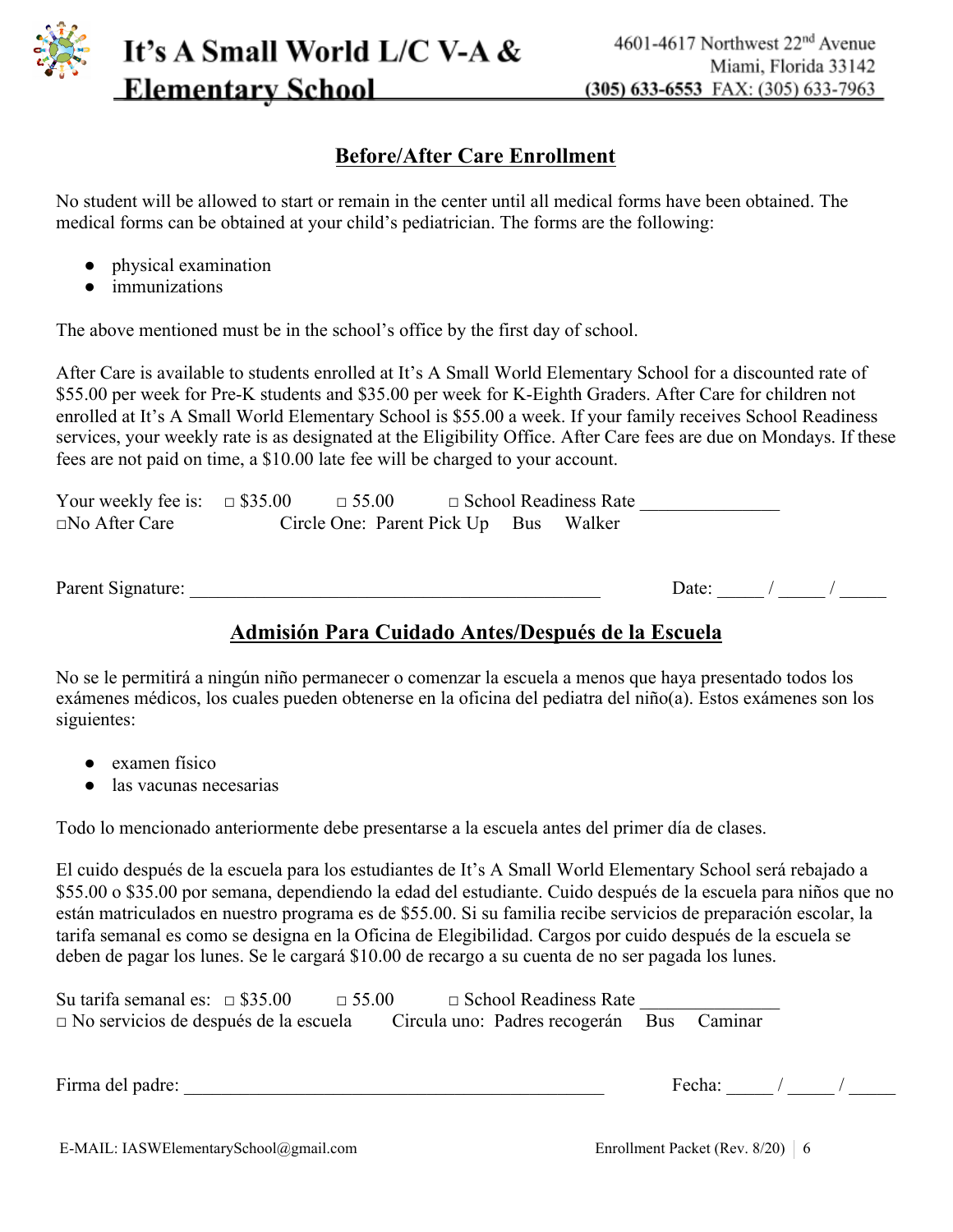

#### **Discipline and Guidance Policy**

Section 10m-12.013 requires that parents be notified by writing of the Disciplinary Practices used at a child care facility. By signing below you certify that It's A Small World Elementary School's Disciplinary Practices and Guidance Procedures have been explained and you have understood them. The purpose of discipline is to help children learn ways of behaving that are acceptable to themselves and other young children. This usually means setting limits for their safety, the safety of others and the safety of property. Teachers will help children understand the logical consequences of their own actions. Corporal punishment is not permitted or used.

Most of the time behavior problems arise as a result of social interactions. These are the techniques utilized by the adults on our staff to effectively help children in their effort to resolve conflicts.

- 1. Children will be corrected and asked to change their behavior.
- 2. Children will be redirected from the situation at hand.
- 3. Children will be placed in "Time-Out".
- 4. Parents will be contacted if behavior is not corrected.
- 5. Children shall not be subjected to discipline that is severe, humiliating, or frightening.
- 6. Discipline shall not be associated with food, rest, or toileting.
- 7. Spanking or any other form of physical punishment is prohibited.
- 8. Children may not be denied active play as a consequence of misbehavior.

| , parent/guardian of,                                                                                                           | have received in |
|---------------------------------------------------------------------------------------------------------------------------------|------------------|
| writing It's A Small World Elementary School's Disciplinary Practices, Guidance Procedures, and Student Code of Conduct. I have |                  |
| reviewed them and understood them.                                                                                              |                  |

Parent Signature: \_\_\_\_\_\_\_\_\_\_\_\_\_\_\_\_\_\_\_\_\_\_\_\_\_\_\_\_\_\_\_\_\_\_\_\_\_\_\_\_\_\_\_\_\_ Date: \_\_\_\_\_ / \_\_\_\_\_ / \_\_\_\_\_

#### **Póliza de Disciplina y Orientación**

Sección 10m-12.013 requiere que el padre esté notificado por escrito las prácticas de disciplina que se usan en el centro. Si firma debajo usted certifica que It's A Small World Elementary School le ha explicado y usted ha entendido las prácticas disciplinarias y procedimientos de orientación del centro. El propósito principal de la disciplina es enseñar al niño las formas de comportamiento que son correctas para su seguridad y la de los demás. Los maestros les explicaran las consecuencias de sus actos. Estas son las formas que se utilizara por las maestros para ayudar a los niños a resolver cualquier situación que se presente. Castigo corporal no es permitido.

La mayoría de las veces surgen problemas de comportamiento como resultado de las interacciones sociales. Estas son las técnicas utilizadas por los adultos de nuestro personal para ayudar a los niños con eficacia en sus esfuerzos por resolver los conflictos.

- 1. Los niños serán corregidos y se les pidió que cambien su comportamiento.
- 2. Los niños serán redirigidos a la situación en cuestión.
- 3. Los niños se colocan en "Time-Out".
- 4. Los padres serán contactados si la conducta no se corrige.
- 5. Los niños no deben ser sometidos a la disciplina que es grave, humillante, o atemorizante.
- 6. La disciplina no se asocia con la comida, el descanso o ir al baño.
- 7. Se prohíbe Nalgadas o cualquier otra forma de castigo físico.
- 8. A los niños no se les quitará juego activo por consecuencia de mal comportamiento.

#### Yo, tutor de:  $\frac{1}{2}$  padres / tutor de:  $\frac{1}{2}$  he recibido por

escrito de It's A Small World Elementary School las prácticas disciplinarias, procedimientos de orientación, y código de comportamiento del estudiante. Los he revisado y entendido.

Firma del padre: \_\_\_\_\_\_\_\_\_\_\_\_\_\_\_\_\_\_\_\_\_\_\_\_\_\_\_\_\_\_\_\_\_\_\_\_\_\_\_\_\_\_\_\_\_\_\_\_\_\_\_\_\_\_\_\_\_\_ Fecha: \_\_\_\_\_ / \_\_\_\_\_ / \_\_\_\_\_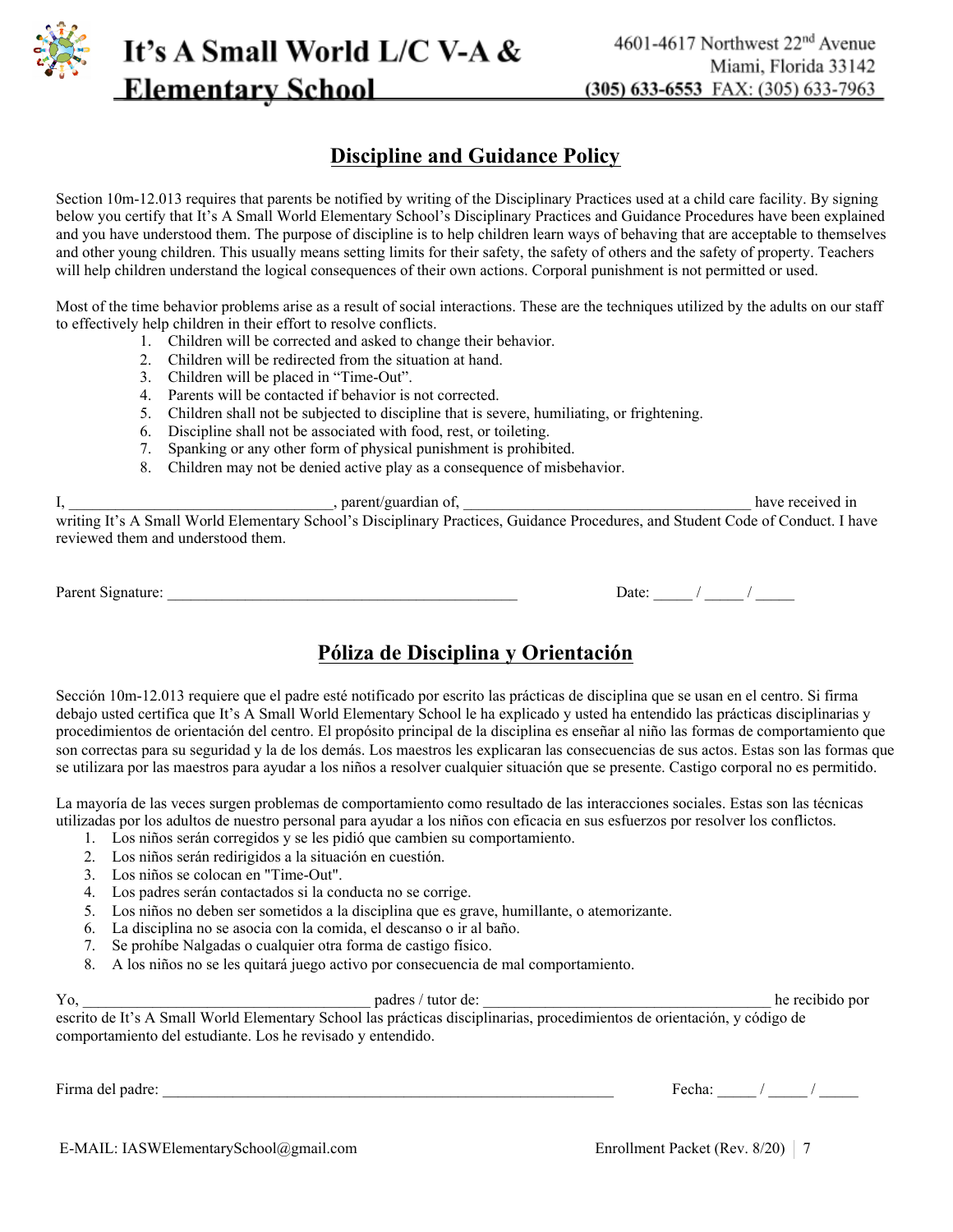

#### **Photograph Authorization**

We take photographs of our children throughout the year in special activities and/or regular school activities. The following are some examples of what we use our photographs for:

- **T** Teaching purposes
- Encourage self-esteem
- Display in classroom and bulletin boards
- $\Box$  Make school albums
- $\Box$  For memories of special activities

 $\mathcal{L}_\text{max}$ 

Our Newsletter, social media, and school website.

Please be aware that any photographs taken of your child are for the sole purpose and use of It's A Small World Elementary School and any request for its use outside our school will be notified to you immediately.

I have read and understood the above statements and I authorize my child/children to be photographed.

Parent's Name (Print Please)

| Parent's Signature | Date |
|--------------------|------|
|                    |      |

#### **Autorización para Fotografía**

Nosotros tomamos fotos de los niños durante el año en actividades especiales y/o actividades regulares de la escuela. Lo siguiente son ejemplos para lo que se usan las fotos:

- D Propósitos de enseñanza
- Estimular la autoestima del niño
- $\Box$  Demostrar en la aula y los boletines
- Hacer albumes para la escuela
- $\Box$  Para memorias de las actividades especiales

 $\mathcal{L}_\text{max}$ 

Nuestro periódico, las redes sociales, y nuestra página de internet.

Tenga presente que cualquier fotografía tomada de su niño/a son para el único propósito y el uso del centro y para cualquier uso fuera de nuestra escuela será notificado a usted inmediatamente.

He leído y entendido las declaraciones anteriores y autorizo que mi hijo/a sea fotografiado.

Nombre del Padre (Letra de Molde)

Firma del Padre / Tutor Fecha

 $\frac{1}{\sqrt{1-\frac{1}{2}}}$ 

\_\_\_\_\_\_\_\_\_\_\_\_\_\_\_\_\_\_\_\_\_\_\_\_\_\_\_\_\_\_\_\_\_\_\_\_\_\_\_\_\_ \_\_\_\_/\_\_\_\_\_/\_\_\_\_\_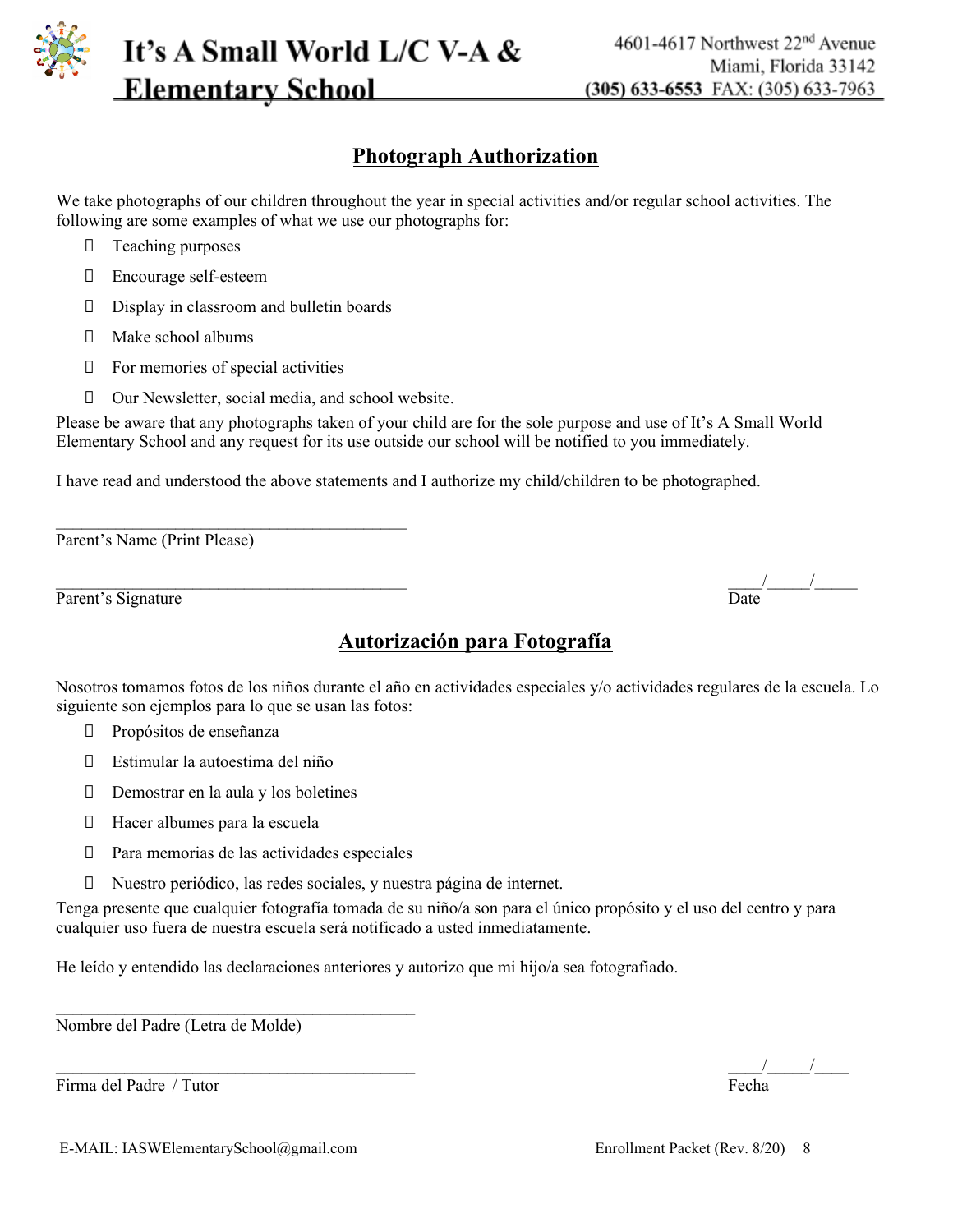

**Birthday Party Requirements**

It's A Small World L/C V-A &

**Elementary School** 

Here at It's A Small World Learning Centers & Elementary School we appreciate and welcome parents who want to make our facility part of their child's birthday celebration. All arrangements must be notified to the Principal at least 1 week in advance. No exceptions will be made.

Parties will be held during your child's lunch time (30 minutes). Parents must be here on time and supply all the party supplies. Parents are asked to cooperate with the clean up process.

### **Requisitos para Fiesta de Cumpleaños**

Estas fiestas son una experiencia maravillosa para los niños pequeños. Nosotros estamos felices porque nosotros niños comparten su fiesta con sus amiguitos de la clase. Por favor trate de mantener la fiesta sencilla, pero significativa para su niño. Si desea hacer una fiesta grande, por favor háblele con la directora de la escuela. Tendrá que notificar con una semana de anticipación. Si no se notifica con anticipación, su fiesta no será garantizada. No se harán excepciones.

Las fiestas serán en la hora de almuerzo de su hijo. Usted debe de estar presente y tendrá que ayudar a recoger y limpiar después de la fiesta. Los padres deben traer todo para la fiesta.

Firma del padre: \_\_\_\_\_\_\_\_\_\_\_\_\_\_\_\_\_\_\_\_\_\_\_\_\_\_\_\_\_\_\_\_\_\_\_\_\_\_\_\_\_\_\_\_\_\_ Fecha: \_\_\_\_\_ / \_\_\_\_\_ / \_\_\_\_\_

Parent Signature: \_\_\_\_\_\_\_\_\_\_\_\_\_\_\_\_\_\_\_\_\_\_\_\_\_\_\_\_\_\_\_\_\_\_\_\_\_\_\_\_\_\_\_\_ Date: \_\_\_\_\_ / \_\_\_\_\_ / \_\_\_\_\_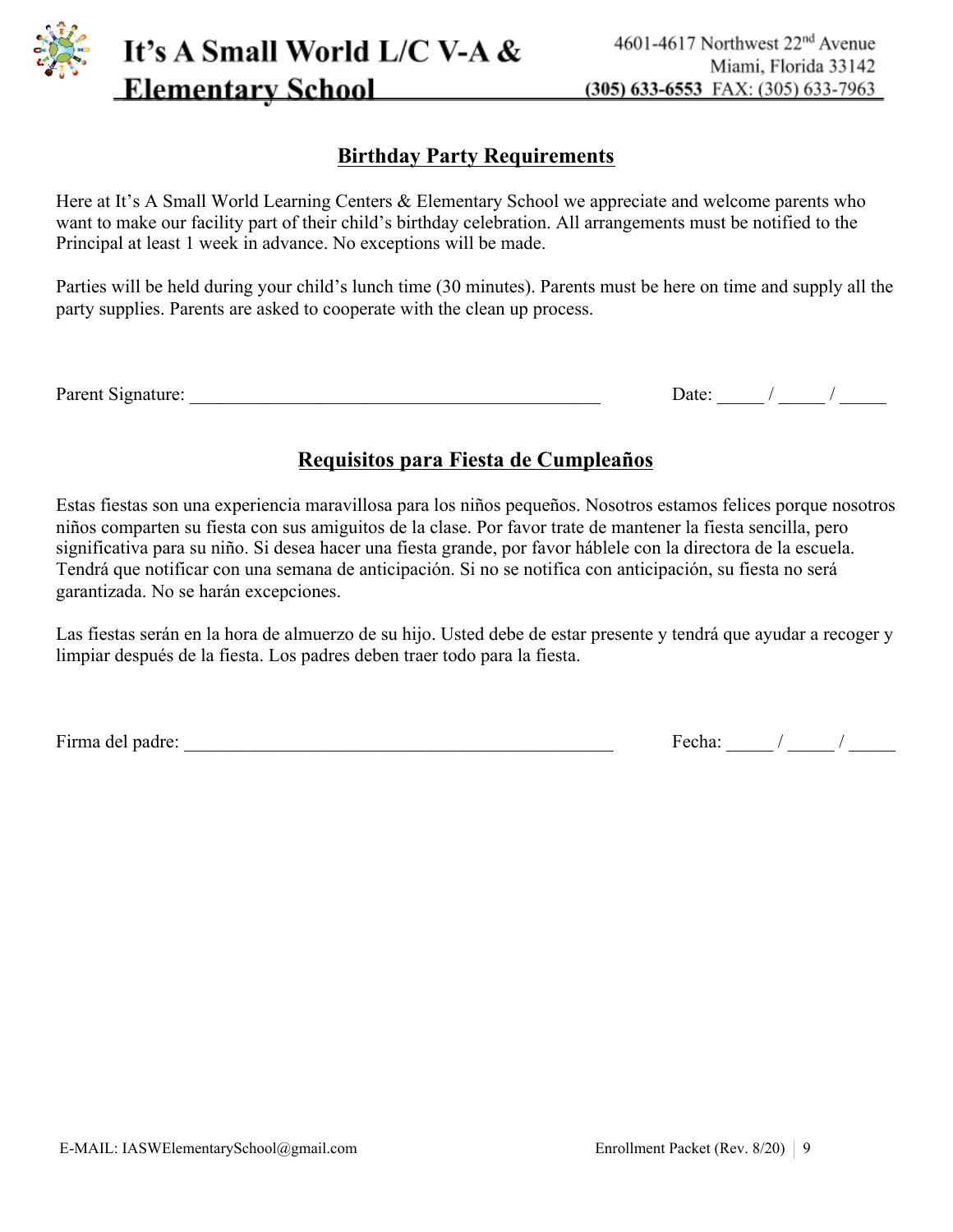

#### **Assessment Authorization**

As a student at It's A Small World Learning Centers & Elementary School, your child will be assessed at least three times a year. The assessments will be done to ascertain developmental level and screen for possible delays or concerns. Assessments include both formal and informal methods and results are used to guide classroom **instruction** 

This information is confidential. The only people allowed to view the results are the teachers, Principal, and you, the parent. Any other outside agency or organization interested in viewing or attaining any results must first contact you. We will maintain and respect this confidentiality agreement.

I, \_\_\_\_\_\_\_\_\_\_\_\_\_\_\_\_\_\_\_\_\_\_\_\_\_\_\_ acknowledge that I have been informed of the nature and purposes of the assessment process and that I have read and understand the information presented above. I give my consent for my child, \_\_\_\_\_\_\_\_\_\_\_\_\_\_\_\_\_\_\_\_\_\_\_\_, to participate in these assessments.

Parent/Caregiver/Guardian Signature

Director Signature

# $\frac{1}{\text{Date}}$

 $\frac{1}{\text{Date}}$ 

#### **Autorizo para Evaluar**

Como estudiante de It's A Small World Learning Center y Elementary School, su hijo será evaluado por lo menos tres veces por año. Se harán las evaluaciones para determinar el nivel de desarrollo y posibles retrasos o preocupaciones. Las evaluaciones incluyen los métodos formales e informales y guiar la instrucción de la clase. Esta información es confidencial. Las únicas personas que pueden ver los resultados son los profesores, directora y usted, el padre. Cualquier otra agencia u organización interesado en ver y obtener algún resultado debe primero contactar. Vamos a mantener y respetar este acuerdo de confidencialidad.

Yo, \_\_\_\_\_\_\_\_\_\_\_\_\_\_\_\_\_\_\_\_\_\_\_\_\_\_\_ reconozco que he sido informado de la naturaleza y objetivos del proceso de evaluación y que he leído y entiendo la información presentada anteriormente. Doy mi consentimiento para que mi hijo, \_\_\_\_\_\_\_\_\_\_\_\_\_\_\_\_\_\_\_\_\_\_\_\_\_\_\_\_\_, participe en estas evaluaciones.

Firma del Padre / Tutor

Firma de la Directora

\_\_\_\_\_\_\_\_\_\_\_\_\_\_\_\_\_\_\_\_\_\_\_\_\_\_\_\_\_\_\_\_\_\_\_\_\_\_\_\_\_\_ \_\_\_\_\_/\_\_\_\_\_/\_\_\_\_\_

 $\frac{1}{\text{Fecha}}$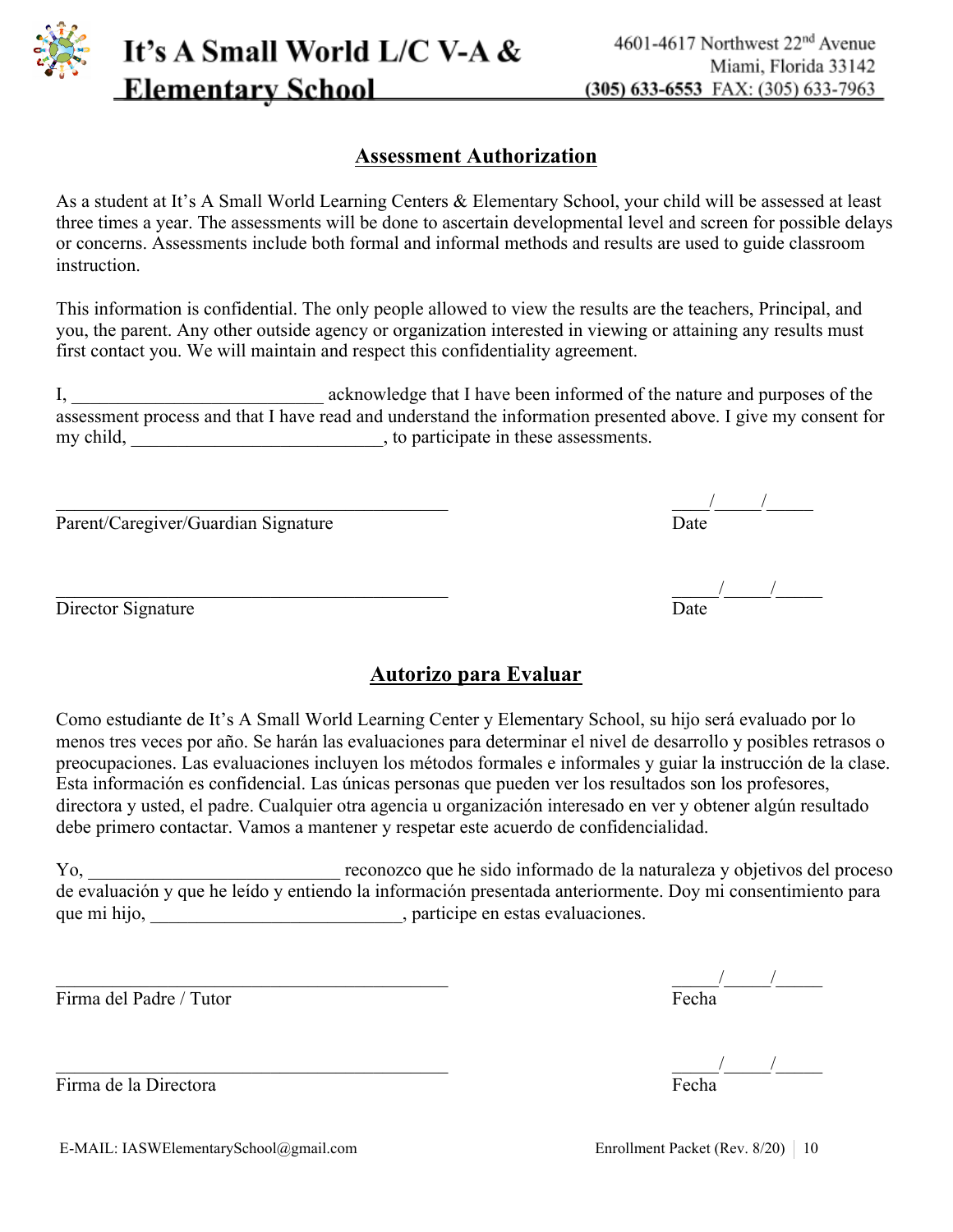

Parent Signature: \_\_\_\_\_\_\_\_\_\_\_\_\_\_\_\_\_\_\_\_\_\_\_\_\_\_\_\_\_\_\_\_\_\_\_\_\_\_\_\_\_\_\_\_\_ Date: \_\_\_\_\_ / \_\_\_\_\_ / \_\_\_\_\_

A Doctor's Note WILL override this policy. Medications may be administered at the school for the length of time indicated by the physician. Bottles must

be labeled with the child's name and dosage and are to be kept in a locked cabinet in the office. Medications are not to be sent in the child's lunch box or backpack. The medication form must be fully completed and signed in

and the parents contacted to make arrangements to pick up the child immediately (within 1 hour).

• discharge from the nose, eyes, or ears — or any other sign or symptom of illness he/she will be isolated

Children MUST be symptom free for 24 hours before returning to school.

the office prior to the medication being dispensed. There will be NO exceptions.

arriving at the center. If your child has a communicable disease, please notify us at once. A doctor's note clearing the child from being contagious is required in order to accept him/her back to school.

• Running a fever -  $100^{\circ}$ F or above

parents' responsibility to keep it updated.

**Elementary School** 

- Has any discharge from the nose, eyes or ears.
- Has diarrhea/vomiting.

Please keep your child home if:

● Has symptoms of possible communicable disease

It's A Small World L/C V-A &

• Generally not feeling like him/herself

Parents are required to inform the school of all illnesses or injuries the child may have sustained prior to

**Health & Safety**

Every student registered at It's A Small World Learning Centers & Elementary School is required to have a copy of his/her State of Florida Student Health Examination Form and Immunization Record on file.It is the

While at school, if the child becomes ill with one of the following:

- fever  $100^{\circ}$ F or above
- 
- 2 diarrheas within the day
- 
- rash
- vomiting
- 
- suspected pink eye
- lice

4601-4617 Northwest 22<sup>nd</sup> Avenue Miami, Florida 33142  $(305)$  633-6553 FAX: (305) 633-7963

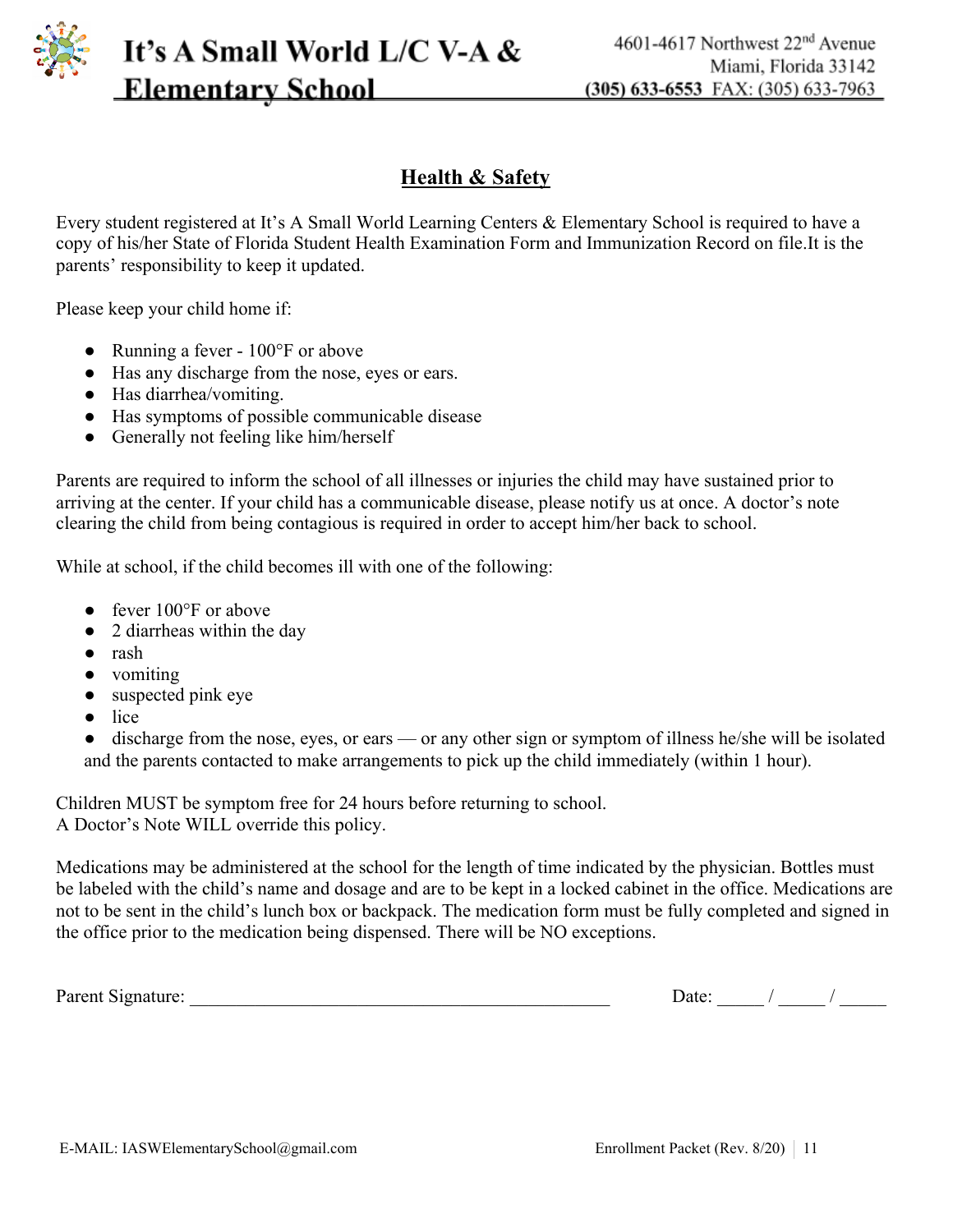

#### **Medication Policy**

Prescribed medication will be administered to children only when brought to the school by parents or guardians. It must be in the original container with the name of the physician, the child and medication directions written on the label. A Medication Form must be filled out and signed by the parent or guardian. Make sure that any medication brought to the center is personally given to the teacher in charge. Medications will not be left in the lunchbox or backpack. Medications will be stored in a covered box labeled MEDICATION BOX in the main office.

Our medication policy is as follows:

- Medications will be given one time during the day
- No aerosol will be given before 9:00am. The parent must give the child the first treatment at home.
- Prescription medicines must be in original containers with child's name and dosage on the label
- Non-prescription medicines must be accompanied by a doctor's note along with the correct dosage

| Parent Signature: | Date: |
|-------------------|-------|

#### **Poliza de Medicamento**

Las medicinas con receta médica serán administradas solamente si el padre o guardián las entrega en la oficina. Debe de estar en el frasco original con el nombre del médico, del niño, y las instrucciones escritas. Una planilla de medicina debe de ser completada y firmada por el padre o guardián y se le entregará en las manos a la persona que recoja al niño. Las medicinas no serán dejadas en la lonchera ni en la mochila. Las medicinas serán almacenadas en una caja cerrada marcada por fuera CAJA DE MEDICINA en la oficina principal.

Nuestra política de medicamentos es la siguiente:

- Los medicamentos se administrarán una vez durante el día.
- No se administrará aerosol antes de las 9:00 am. El padre debe darle al niño el primer tratamiento en casa.
- Los medicamentos recetados deben estar en envases originales con el nombre y la dosis del niño en la etiqueta
- Los medicamentos sin receta deben ir acompañados de una nota del médico junto con la dosis correcta.

Firma del padre: \_\_\_\_\_\_\_\_\_\_\_\_\_\_\_\_\_\_\_\_\_\_\_\_\_\_\_\_\_\_\_\_\_\_\_\_\_\_\_\_\_\_\_\_\_\_ Fecha: \_\_\_\_\_ / \_\_\_\_\_ / \_\_\_\_\_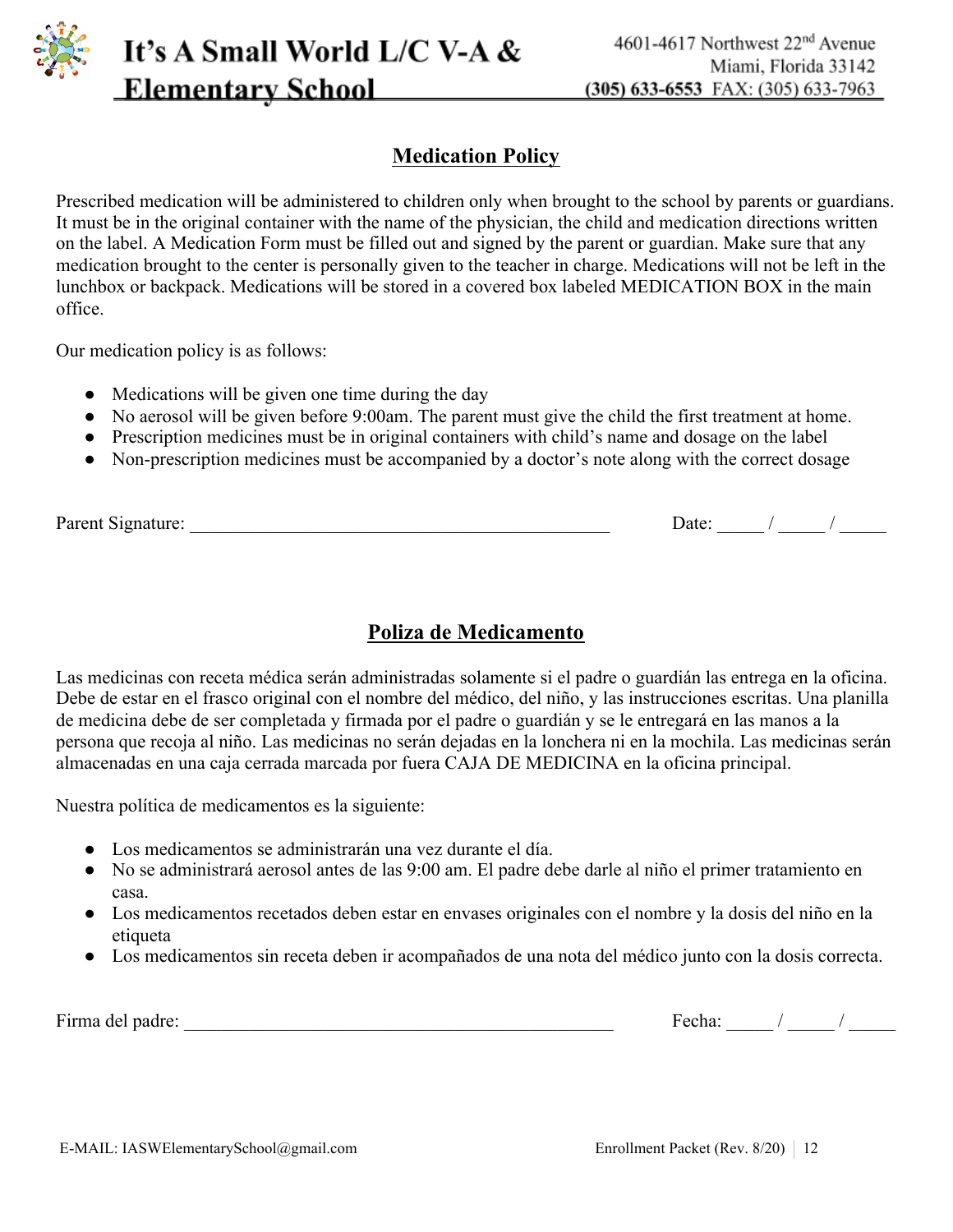

#### **Parent Agreement**

I am the parent or legal guardian of

(Child's Name)

In order to record my understanding of my rights and responsibilities as parent, guardian, or custodian of the above-named child, who is enrolled at It's A Small World Learning Centers & Elementary School, I agree to abide by the requirements written below and all policies set forth in the Parent/Student Handbook.

In return for this promise of continual fulfillment of all policies, It's A Small World Learning Centers & Elementary School agrees to provide for the above-named child who meets the standards and guidelines as set forth below and in the Parent/Student Handbook.

I am aware of the scheduled holidays, which are:

| New Year's Day                     | Memorial Day     | Veteran's Day   | Martin Luther King |
|------------------------------------|------------------|-----------------|--------------------|
| Fourth of July                     | Thanksgiving Day | President's Day | Labor Day          |
| Day after Thanksgiving Good Friday |                  | Christmas Eve   | Christmas Day      |

I am also aware that the Pre-K through Eighth Grade program has additional closures (Teacher Planning Days, Winter Break, and Summer Break) which are listed in the Parent Handbook.

Hours of operation: 52 weeks / Year, Monday - Friday, 6:30 A.M. – 6:00 P.M.)

Tuition fees will be collected every Monday. All checks are to be made out to It's A Small World Learning Centers & Elementary School. A charge of \$35.00 will be added to every check returned by the bank. A late fee of \$10.00 will be added to bills not paid by Monday. There are no reduction fees for absences except in the case of an extended illness (over two weeks) of the child. Written notification from the doctor is required. The director should be notified if such a situation occurs. Since school expenses continue whether or not your child is in attendance, NO refunds or discounts are given for absences or holidays.

I agree to notify the director two (2) weeks in advance when withdrawing my child from the center, should such an event occur. If two (2) weeks notice is not given, I will pay for one (1) week tuition.I have read the statement to the effect that no refund of registration will be given, and that only 2 weeks out of the year are to be used for vacation or sick leave. All other absences are payable in full.

In case of any problem or emergency, please contact the persons below, which are the persons that are legally responsible for the program. The contact information is the following:

Rosa Valdes Jacqueline Mastrangelo Gilberto Quintana (305) 728-9398 (786) 449-9717 (786) 417-1072

\_\_\_\_\_\_\_\_\_\_\_\_\_\_\_\_\_\_\_\_\_\_\_\_\_\_\_\_\_\_\_\_\_\_\_\_\_\_\_\_\_\_ \_\_\_\_/\_\_\_\_\_/\_\_\_\_\_

 $\frac{1}{2}$   $\frac{1}{2}$   $\frac{1}{2}$   $\frac{1}{2}$   $\frac{1}{2}$   $\frac{1}{2}$   $\frac{1}{2}$   $\frac{1}{2}$   $\frac{1}{2}$   $\frac{1}{2}$   $\frac{1}{2}$   $\frac{1}{2}$   $\frac{1}{2}$   $\frac{1}{2}$   $\frac{1}{2}$   $\frac{1}{2}$   $\frac{1}{2}$   $\frac{1}{2}$   $\frac{1}{2}$   $\frac{1}{2}$   $\frac{1}{2}$   $\frac{1}{2}$ 

Director Signature

E-MAIL: IASWElementarySchool@gmail.com Enrollment Packet (Rev. 8/20) 13

Parent/Caregiver/Guardian Signature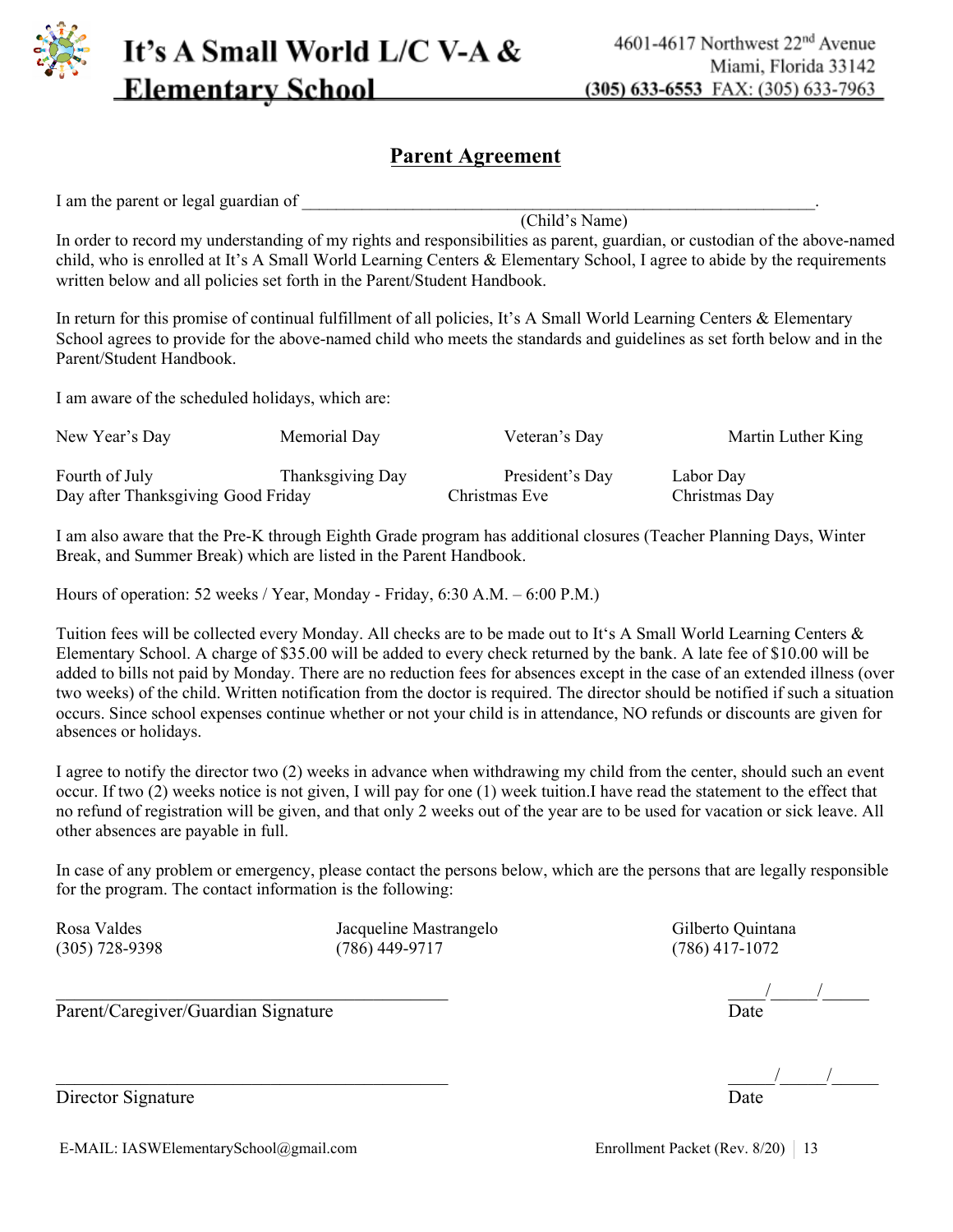

#### **Expulsion Policy**

Student Name:

There are instances where we may have to ask that a child be removed from our program, either on a short term or permanent basis. We want all families to know that we will do everything possible to work with our students in order to prevent this policy from being enforced.

When a child is having a problem in the classroom:

- Staff will redirect child from negative behavior.
- Staff will reassess classroom environment, activities, and supervision.
- Staff will always use positive methods and language while disciplining children.
- Staff will praise appropriate behaviors.
- Staff will consistently apply consequences for inappropriate behavior.
- Child will be given verbal warnings.
- Child will be given time to regain control of his/her actions.
- Child's disruptive behavior will be documented and maintained in confidentiality.
- Parent/Guardian will be notified verbally.
- Parent/Guardian will be given written copies of the disruptive behaviors that might lead to expulsion.
- The director, classroom staff, and parent/guardian will have a conference to
	- o Discuss how to promote positive behaviors
	- o Distribute literature or other resources regarding methods of improving behavior.
	- o Recommend evaluation by a professional.
	- o Recommend evaluation by local school district child study team.

Schedule of Expulsion

- If scheduled remedial actions have not worked, the child's parent/guardian will be advised verbally and in writing about the child or parent's behavior warranting an expulsion. An expulsion is meant to be a period of time so that the parent/guardian may work on the child's behavior or to come to an agreement with the school.
- The parent/guardian will be informed regarding the length of the expulsion.
- The parent/guardian will be informed of the expected behavioral changes required in order for the child or parent to return to school.

Parental Actions for Child's Expulsion

- Failure to make tuition payments or habitual tardy payments.
- Failure to complete and turn in required forms, including physical and immunization records.
- Verbal abuse to staff.
- Parent threatens physical or intimidating actions toward staff members.

Child's Actions for Expulsion

- Failure to adjust to routines/procedures after a reasonable amount of time.
- Uncontrollable tantrums/angry outbursts.
- Ongoing physical abuse to staff or other students.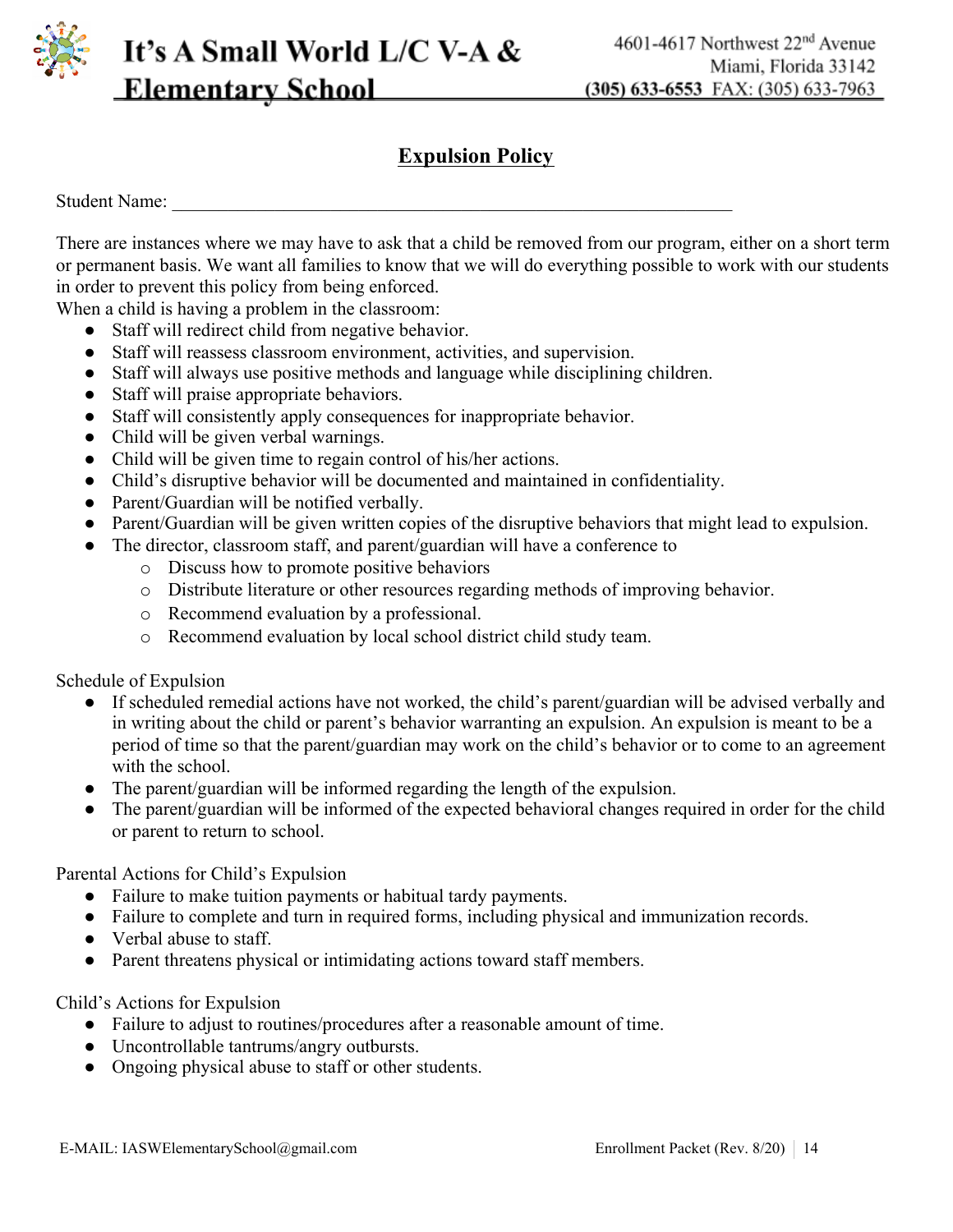

#### **Expulsion Policy (Continued)**

Children will not be expelled if a child's parent/guardian:

- Makes a complaint to the licensing office (DCF) regarding a school's alleged violation of licensing requirements.
- Reports abuse of neglect occurring at the school.
- Questions the school regarding policies and procedures.
- Is not given sufficient time to make other child care arrangements.

Parent/Caregiver/Guardian Signature

Director Signature

\_\_\_\_\_\_\_\_\_\_\_\_\_\_\_\_\_\_\_\_\_\_\_\_\_\_\_\_\_\_\_\_\_\_\_\_\_\_\_\_\_\_ \_\_\_\_/\_\_\_\_\_/\_\_\_\_\_

\_\_\_\_\_\_\_\_\_\_\_\_\_\_\_\_\_\_\_\_\_\_\_\_\_\_\_\_\_\_\_\_\_\_\_\_\_\_\_\_\_\_ \_\_\_\_\_/\_\_\_\_\_/\_\_\_\_\_